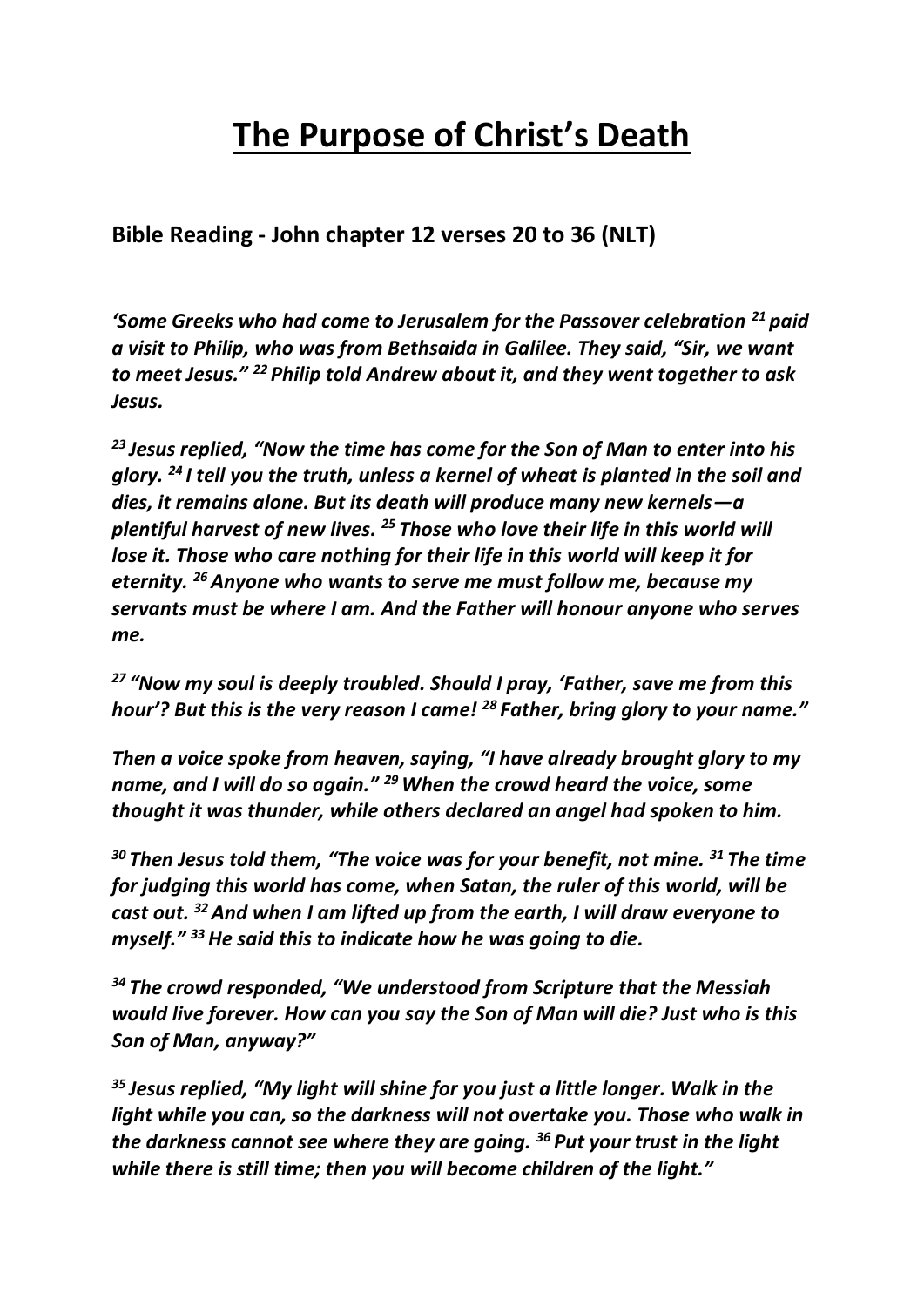*After saying these things, Jesus went away and was hidden from them.'*

# **SERMON**

Three times in all four Gospels, just prior to Holy Week, Jesus told His disciples He was going to be crucified and that He would rise from the dead. They didn't understand Him - and in fact Peter was in total disbelief - and he took Jesus aside and reprimanded Him for saying such things. Then according to Matthew and Mark's account of this event, Jesus replied to Peter (NLT) *"Get away from me, Satan! You are seeing things merely from a human point of view, not from God's."*

I mentioned to you last month that Satan can indeed speak to us through trusted friends and so we have to test what we are told by well-meaning Christians against the truth of Scripture.

The Bible reading we have just heard from John's Gospel is typical of what is read out in Churches on this day, the second Sunday before Easter. I will spend a short time looking at this passage but, as I said during my introduction to the service today, I intend to cover briefly the events of Holy Week and Easter as well. In verse 23 and 24 it says

# *"Now the time has come for the Son of Man to enter into his glory. <sup>24</sup> I tell you the truth, unless a kernel of wheat is planted in the soil and dies, it remains alone."*

'Enter His glory? A Kernel of wheat dying? What is Jesus talking about?

Well, Matthew, Mark and Luke's accounts of this same event are in more simple English – Jesus is recorded **by them** as telling His disciples this:

*"The Son of Man must suffer many terrible things and be rejected by the elders, the leading priests, and the teachers of religious law. He will be killed, but three days later he will rise from the dead."*

That makes sense. Now returning to John's Gospel reading, it goes on to tell us that Jesus has set off on the last leg of His journey on Earth to Jerusalem, because He knew His time had almost come.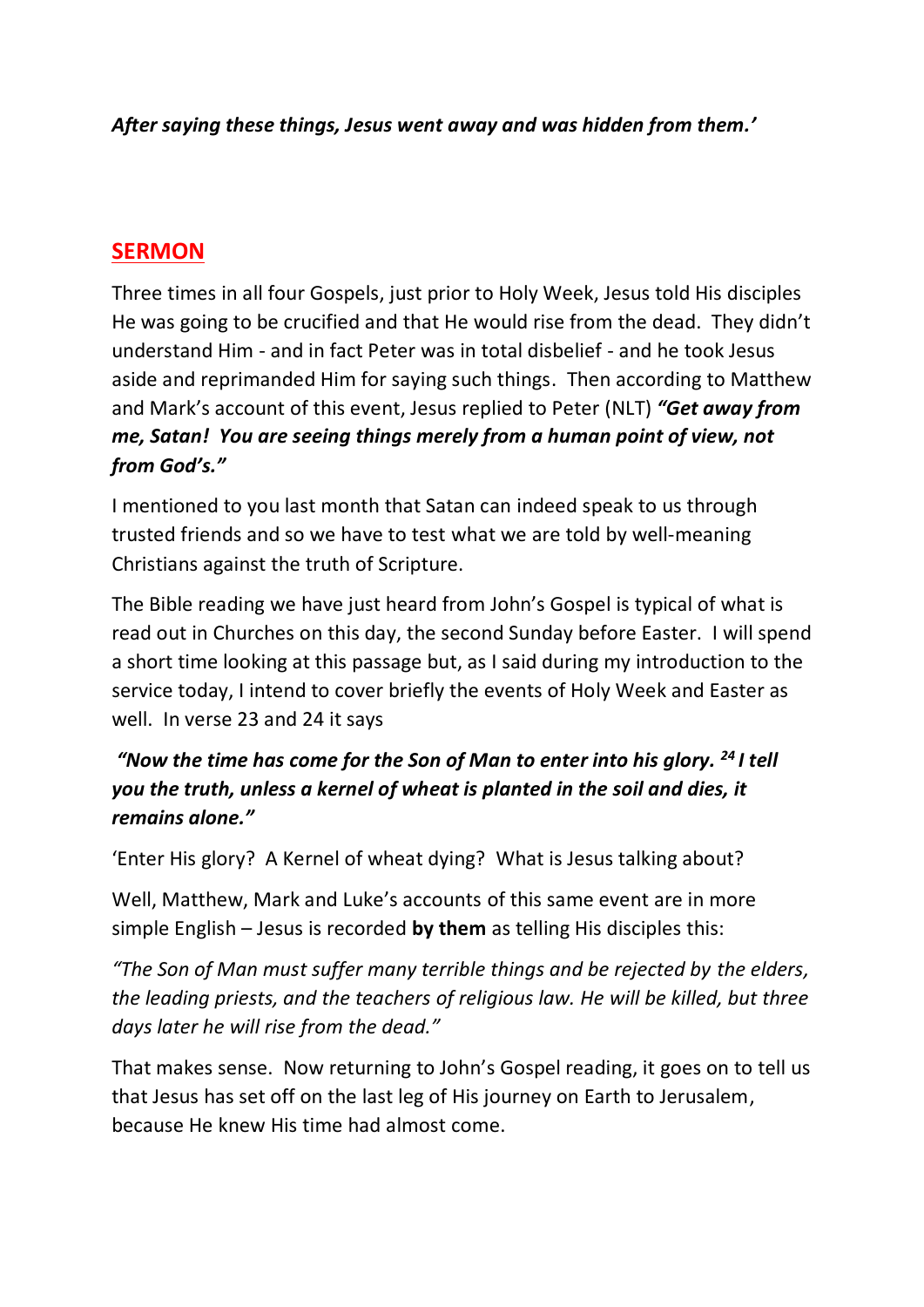Before He goes to the Cross, He warns His followers that we must turn away from a fleshly life – in other words a life based on our desires and wishes for ourselves. If we want to be with Christ in Heaven when we die we have to put others and their needs first in this life.

In other words, our objective must be to love others as Christ loves us.

I know that isn't easy in our natural fleshly state but, if we are walking in the Spirit, then it is much easier to lay down our lives for others.

Jesus says in verse 25:

# *"Those who love their life in this world will lose it. Those who care nothing for their life in this world will keep it for eternity."*

He then expresses the pain He feels in His soul as he prepares for His Crucifixion. He says:

### *"Now my soul is deeply troubled. - Should I pray, 'Father, save me from this hour'? But this is the very reason I came!"* No, instead He says *"Father, bring glory to your name."*

How might we have prayed, if we knew we were going to our death, and there was the possibility of God intervening and preventing the pain and suffering of crucifixion?

God then speaks from Heaven, confirming that He is going to bring glory through Jesus' death on the cross, but some in the crowd that day thought it was a thunder clap while others imagined it was an angel talking.

Jesus then tells the crowds clearly that by being crucified (He uses the expression 'lifted up'), He will save the World. But many still struggled to believe His claims, and so they argued with Him that the Messiah would live for ever so Jesus couldn't be the Messiah if He was going to His death.

You see our human minds, clever as some people are, are just terribly limited in their ability to comprehend the ways of God. Those people had no idea God would allow His Son to die for the sins of the world, only to bring Him back to life again in an amazing defeat once and for all of death, and the schemes of the devil.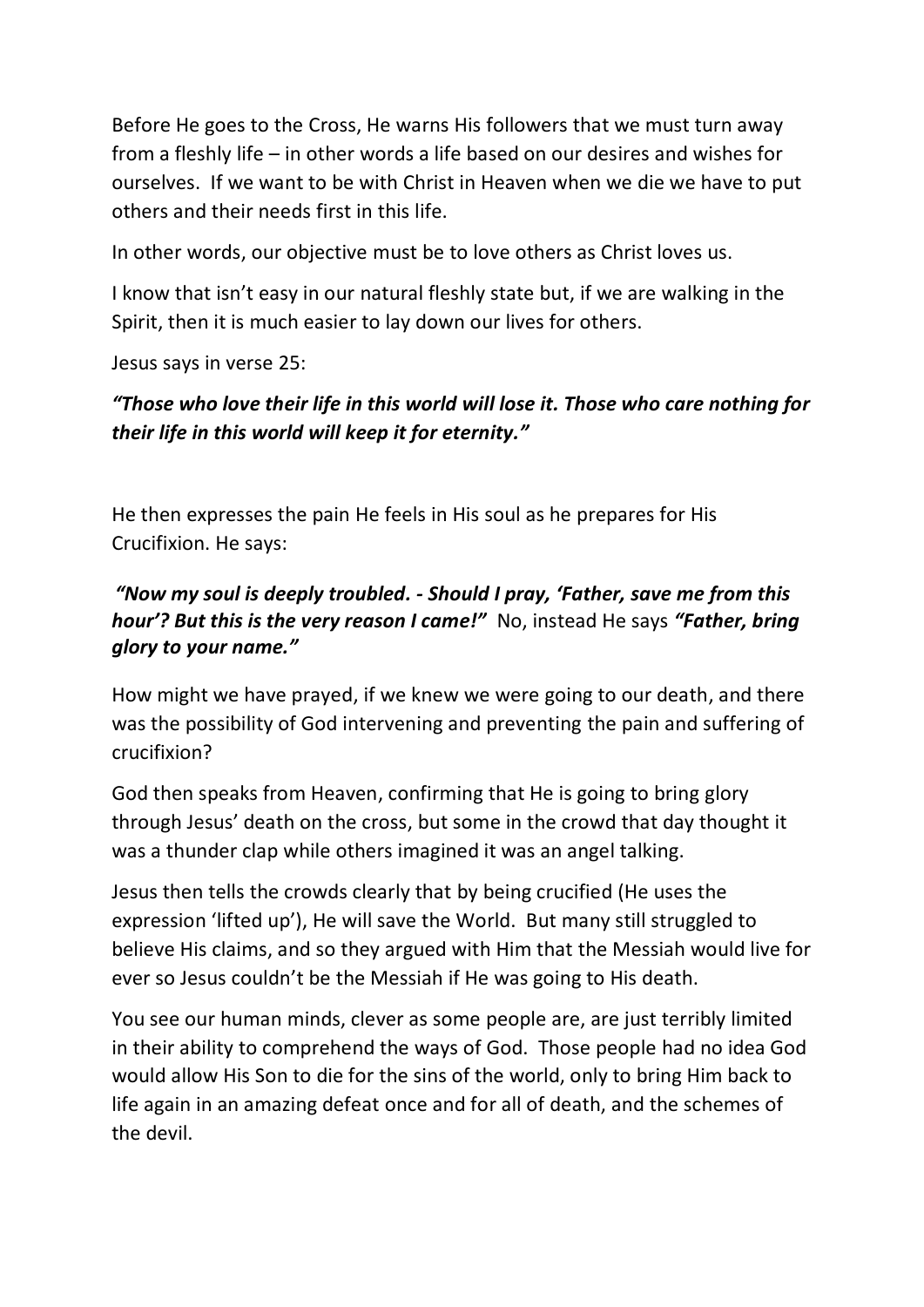You will recall last month I reminded you that Jesus told us that Satan was the ruler of this world and is responsible for all the terrible things that are happening in the world. The scripture I referred to last month is verse 31 of today's Gospel reading, and here Jesus says: *"The time for judging this world has come, when Satan, the ruler of this world, will be cast out."*

Jesus was going to the Cross in order that Satan would be cast out.

#### At the end of today's reading, Jesus tells us to *"Put your trust in the light while there is still time; then you will become children of the light."*

The only way of salvation, as I have said countless times here on many Sunday afternoons, is for each of us to put our trust – not in the prince of darkness (the devil) but in the Prince of Light – Jesus Christ, the only Son of the Living God!

Now, moving on to Palm Sunday. That was the day Jesus road into Jerusalem on a donkey in fulfilment of the Biblical prophecy in the OT book of Zechariah, chapter 9 verse 9 *'Rejoice greatly, Daughter Zion! Shout, Daughter Jerusalem! See, your king comes to you, righteous and victorious, lowly and riding on a donkey, on a colt, the foal of a donkey'.* 

As Jesus arrived in the city, he wept for the people. During that week (what the church calls Passion Week) He overturned the money changers tables as He expressed His anger at how men - who should have known better - had turned His Father's House (The Temple) into, as He called it, a den of thieves. He spent some time with His closest disciples, while the religious authorities were working behind the scenes in darkness, working out how to bring Jesus to His death.

During this time, Jesus and His disciples meet and have supper together for the last time. He breaks bread and pours out wine for His disciples and tells them that this is something they and their descendants are to do in remembrance of Him. He tells the 12 that one of them will betray Him. They cannot believe Him; each one in turn asking "Is it I?"

Scripture tells us that the devil entered Judas Iscariot; he, it was, who would betray Him,

That very same night, later - after supper - it happened. Jesus and a number of His disciples had gone to spend some time in prayer in the Garden of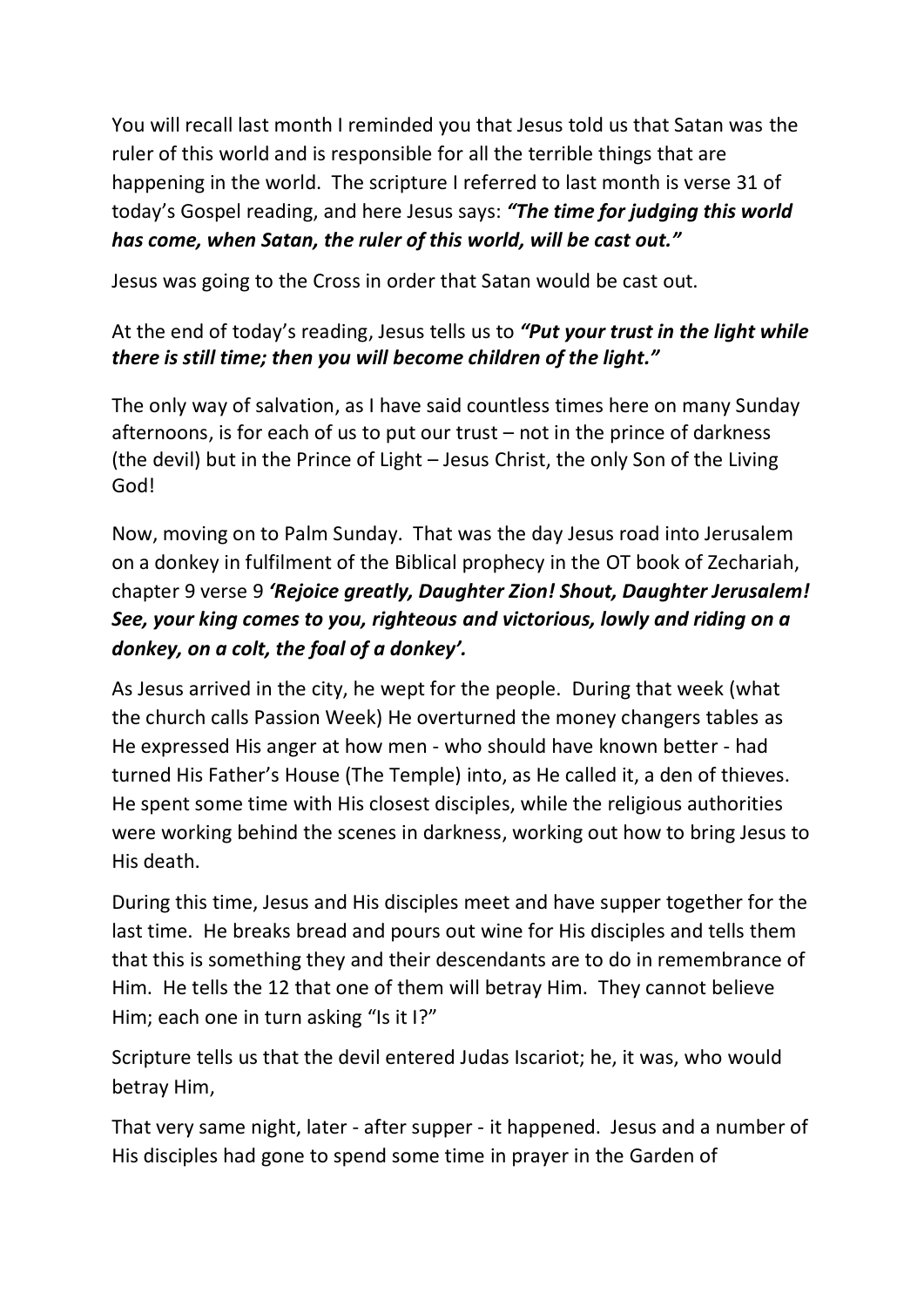Gethsemane. And there it was that Jesus was arrested, taken away to Pilate to a so-called 'trial', sentenced to death, tortured until He bled from His wounds, led out to a Cross and made to die a most horrible death.

All of us here today, I am sure, know the Easter Story and some of you, like me, may have watched Mel Gibson's film entitled 'The Passion of The Christ', the director's gripping and - in part - gruesome portrayal of how that Good Friday morning may have unfolded, based on the words of Scripture.

Whilst some people found the film offensive, it changed forever my own understanding of what our dear Lord went through, how much He suffered willingly for you and me and in fact for **every** human being that God has ever created.

Graham Kendrick wrote a simple chorus and for me the words are very profound:

```
Such love, pure as the whitest snow
Such love, weeps for the shame I know
Such love, paying the debt I owe
O Jesus, such love
```
Jesus' crucifixion happened during the feast of Passover. It was important to God, that Jesus' death would take place during that feast. Why was that? God's timing is perfect.

The Jewish festival of Passover is a celebration of the event that happened when Moses lead the Israelites out of slavery in Egypt, nearly 1500 years before the death and resurrection of Christ.

As you may recall, the blood of a one-year-old lamb or goat **without blemish** had to be put on both door posts and the lintel of the homes of every Israeli family, because God was about to send the angel of death to kill all the Egyptian first born children and animals. This was God's wrath at the rebellion and sin of the then Pharaoh; the Egyptian Emperor.

The sign of the Passover lamb's blood would ensure that the Israeli families would not die but obtain freedom from life-long slavery.

Jesus' death on the cross and the shedding of His blood, in effect, did the same thing for you and me.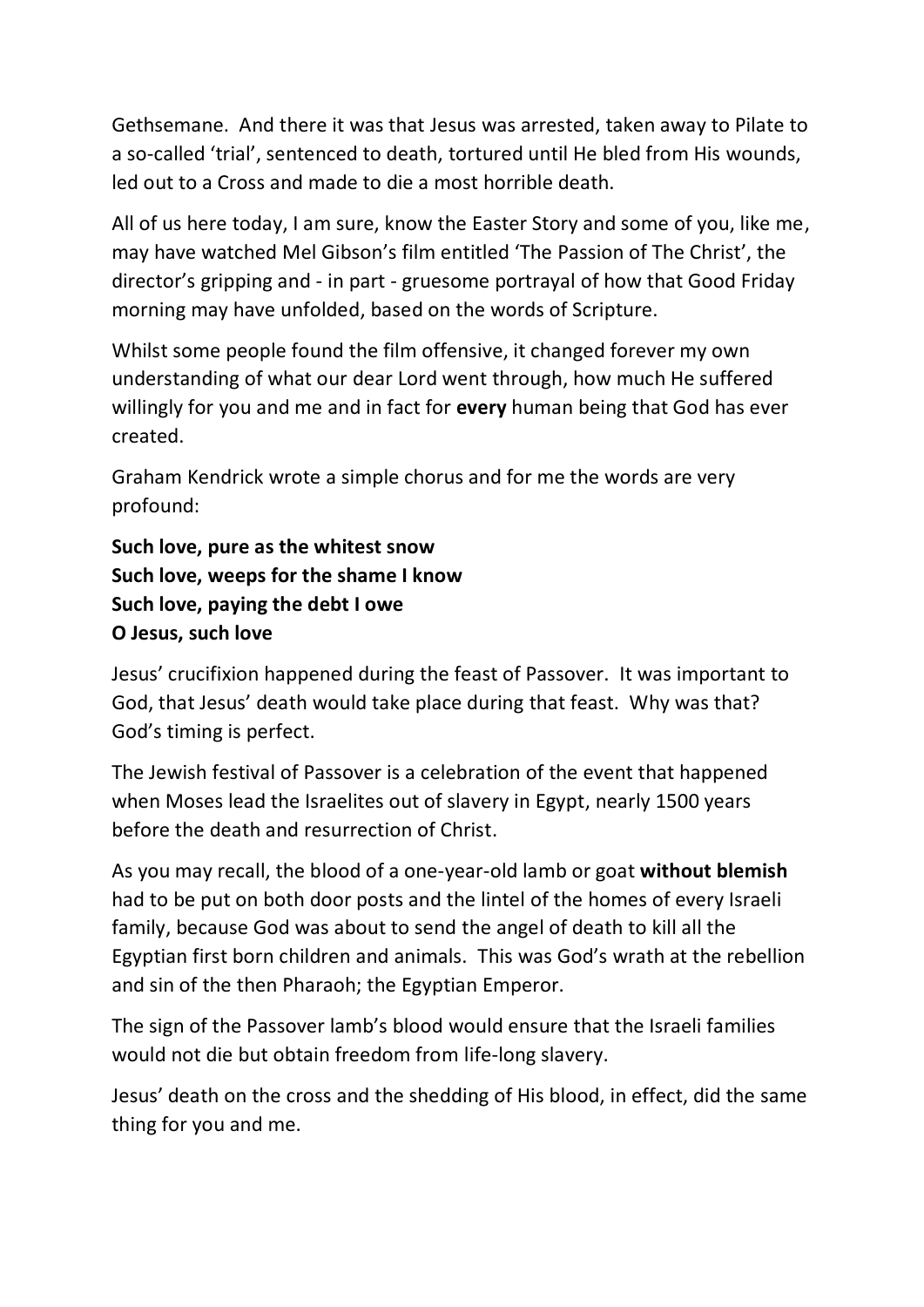Last Sunday, after I had begun to draft today's sermon, I picked up - from a visiting speaker at St Paul's Church - this brochure entitled 'Christ in the Passover'.

In it we learn the full relevance of Passover and how God instigated the Passover, not just to set His people free at that time, but also as a pointer (if you like) to how Christ, nearly 1500 years later, would become the Passover Lamb. A final sacrifice to bring to an end all sacrifices for the forgiveness of sin.

#### Read through Exodus chapter 12.

Jesus is the pure sinless Passover Lamb and His death on the Cross ensured that our sins could be forgiven once for all, bringing to an end, the centuries old established pattern of blood sacrifices God set up in the time of Moses by God for the forgiveness of the peoples' sins.

Belief that Jesus died for us, so that our sins (committed in the past, present and future) are forgiven, coupled with genuine repentance – turning back to God when we sin – allows God's Holy Spirit to live inside of us. It's what happens when we are 'born again'. And this ensures our salvation. As the Bible says in 2 Corinthians 1 verse 22 and in two other places (Three times so we do not doubt) …

# *'God anointed us, set his seal of ownership on us, and put his Spirit in our hearts as a deposit, guaranteeing what is to come.'* – That is, our salvation.

If we accept Jesus as Lord of our life, His death also ensures we are set free from the slavery of sin. It doesn't mean we won't sin, but when we **do sin** it is vital that we come to God and confess our sins and then repent of them. We must keep turning away from them and obey God and let His Holy Spirit guide us through life. It is by the power of the indwelling Holy Spirit of God that we can walk in freedom from the desire to sin.

If you haven't yet asked Jesus to be Lord of your life, and you would like to know and experience what it is like to be set free from the power of sin, and walk in the Light of Christ with a new-found peace and joy, please can I encourage you to speak to me or Michele before you go, so that we can pray a simple prayer with you inviting Jesus into your life.

For, as we are told in Acts 4 verse 12:

# *'Salvation is found in no one else, for there is no other name under heaven given to mankind by which we must be saved!'*